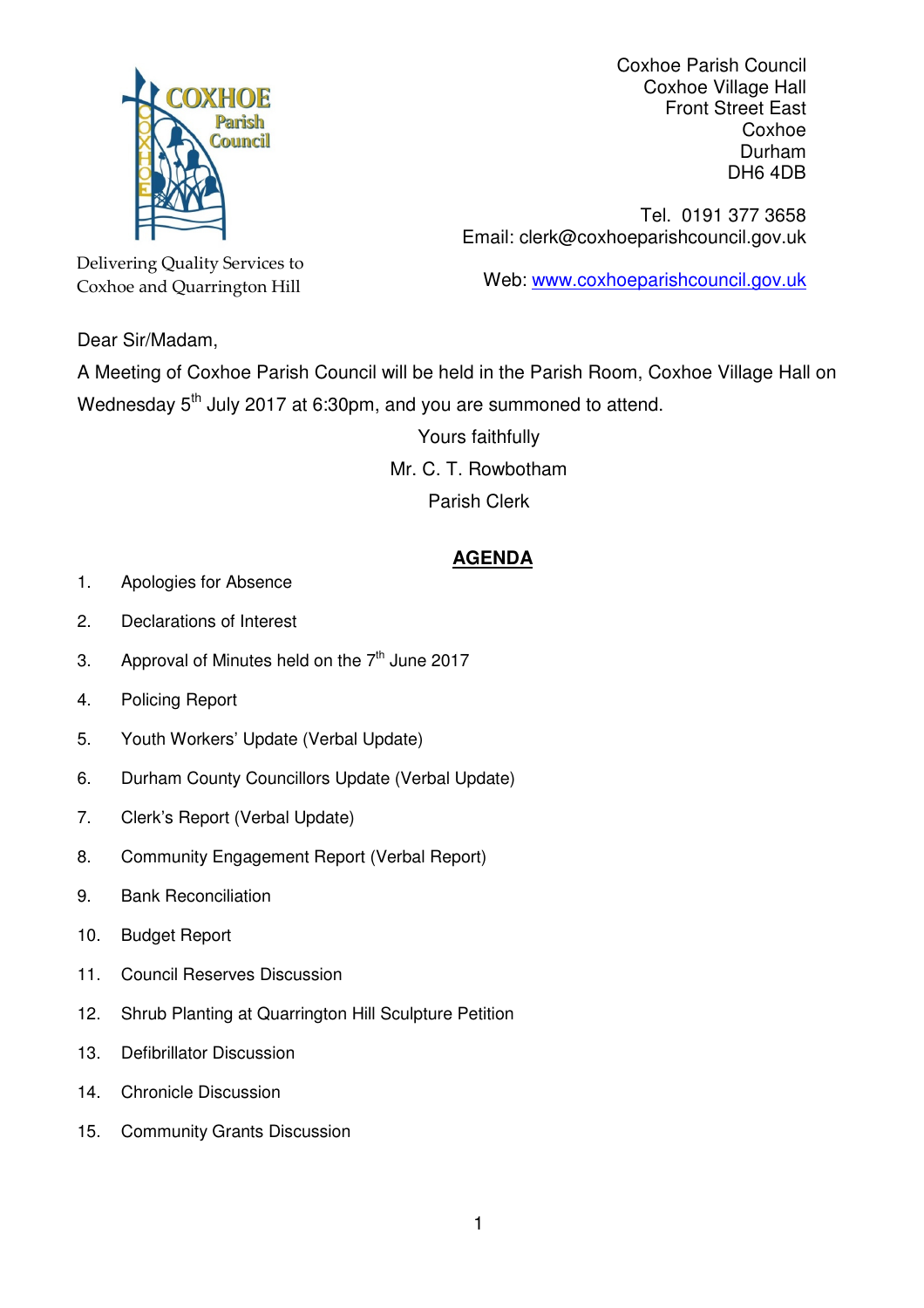- 16. Chair's Agenda Submissions:
	- a) Cooption of new Members
	- b) Budget Review
	- c) Christmas Trees provision
	- d) Hanging Basket Review
	- e) Grounds Maintenance Review
	- f) WW1 commemorations
	- g) Car Parking
	- h) Summer events coordination
	- i) Youth leader recruitment procedures
	- j) Steetley Railway Line
	- k) Chronicle production
	- l) Neighbourhood Plan preparation
- 17. Correspondence for information and action:
	- a) None Received
- 18. Planning Applications for consideration:

| DM/17/01663/FPA<br>Mrs Corrina James<br>Building To Rear Of<br>27A Church Street | Change of use to physiotherapy and personal<br>training services (Class D1) |
|----------------------------------------------------------------------------------|-----------------------------------------------------------------------------|
| Coxhoe                                                                           |                                                                             |

- 19. Members' Reports from Meetings Attended
- 20. CDALC Correspondence:
	- a) Resubmission of CDALC Training Programme including Chairman and Members Training
- 21. PP2
- 22. Neighbourhood Plan
- 23. Community Reports
	- a) Quarrington Hill Community Centre
	- b) Quarrington Hill Front Street Regeneration Group
	- c) Coxhoe Community Partnership
	- d) Coxhoe Village Hall